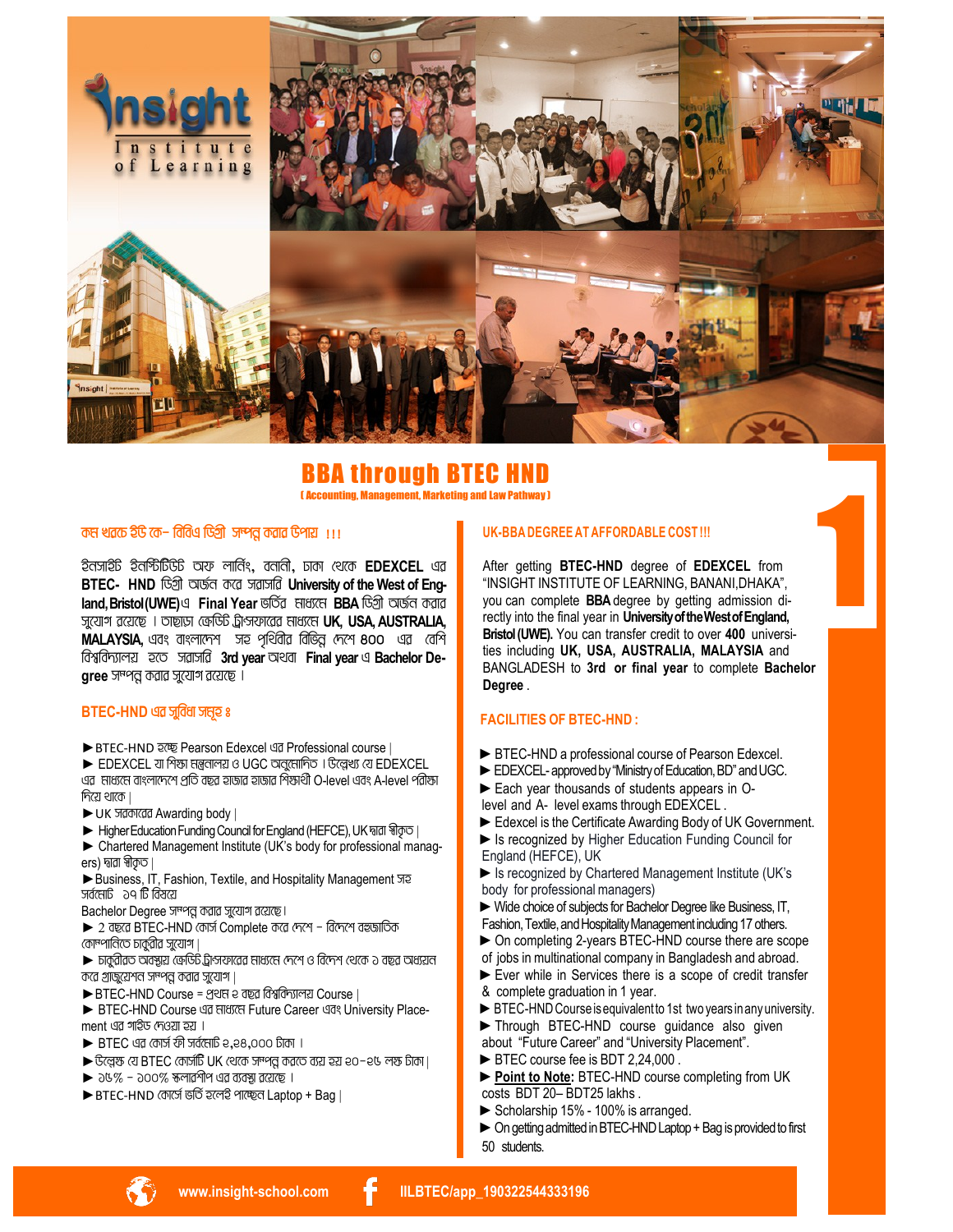বিটেক এন ডি. এইচ এন ডি অগ্ৰগতির পথ নির্দেশিকা



# 2

**BTEC ND. HND PROGRESSION PATHS** 

# **COURSE OUTLINE:**

#### **Year 1**

- ► Business Fundamentals
- ► Organisations and the Environment
- ► Organisations and People
- ► Marketing Fundamentals

#### **Year 2**

- ► Managing Financial Resources
- ► Operations and Project Management
- ► Global Business and Culture
- ► Career and Employability Development

# **ADMISSION REQUIREMENTS:**

- ► SSC or O-Level
- ► HSC or A-Level
- ► HSC or A-Level equivalent certificate
- ► Gap of study after HSC or A-Level equivalent certificate
- ► Credit transfer from any Private University

#### **INSIGHT INSTITUTE OF LEARNING:**

- ► Approved Study Center of Pearson Edexcel, (Center No. 95931).
- ► Independent 5 stories building.
- ► Fully air conditioned, sound proof, modern classrooms with Wi- Fi facility.
- ► Multimedia and online facilities inside the classroom

► There is Air-conditioned Common Room, Prayer Room, Excel- lent lab facilities with high speed Wi-Fi, Library facility to study in good environment.

► Special care is taken weak students if requiring extra care

► Well experienced faculties of Government / Private Universities of Bangladesh and also from aboard.

# **For details please visit:**

<http://www.insight-school.com/> facilities/

# **কোৰ্স আডিট লাইন ঃ**

#### **∂ম বৰ্ষ**

- ► Business Fundamentals
- ► Organisations and the Environment
- ► Organisations and People
- ► Marketing Fundamentals

#### **2**रा तर्स

- ► Managing Financial Resources
- ► Operations and Project Management
- ► Global Business and Culture
- ► Career and Employability Development

# **fwZ©i †hvM¨Zv t**

- ► SSC वा O- Level
- ► HSC वा A- Level
- $\blacktriangleright$  HSC वा A- Level এর সমমানের সার্টিফিকেট
- $\blacktriangleright$  HSC वा A- Level এর সমমানের সার্টিফিকেট পরে study gap
- ▶ Private University হতে ক্ৰেডিট ট্ৰান্সফাৱ

# **BbmvBU Bbw÷wUDU Ad jvwb©s t**

► Pearson Edexcel এর অনুমোদিত STUDY CENTER (Center no. 95931) |

- $\blacktriangleright$   $\mathring{\mathsf{q}}$  mb (04) or  $\mathring{\mathsf{q}}$  strong is an
- $\blacktriangleright$  সম্পূর্ণ পীতাতপ নিয়ন্ত্রিত ,এবং Wi-Fi সহ আধুনিক শ্রেণী কস্ক।
- $\blacktriangleright$  শ্রেণী কক্ষে দার্লিট নিডিয়া এবং ইন্টারনেট এর সুযোগ সুবিধা রয়েছে ।

 $\blacktriangleright$  পীতাতপ নিয়ন্ত্রিত সাধারণ কস্ক, প্রার্থনো কস্ক, অত্যাধুনিক ল্যাব এবং  $m$ হি $q$ ৱীতে পড়া- $m$ খা কৱাৱ সুযোগ ৱয়েছে |

 $\blacktriangleright$  অমনোযোগী শিক্ষাৰ্থীদেৱ প্ৰতি বিশেষ মনোযোগ দেওয়া হয়।

 $\blacktriangleright$  সৱকাৱী ও বেসৱকাৱী বিশ্ববিদ্যালয় এবং বিদেশে অধ্যাপনাৱ অভিজ্ঞ শিক্ষক নঙলী দ্বাৱা ক্লাস নেওয়া হয়।

#### **বিষ্টাৱিত তথ্যেৱ জন্য ভিজিটি কৰুন:**

<http://www.insight-school.com/> facilities/

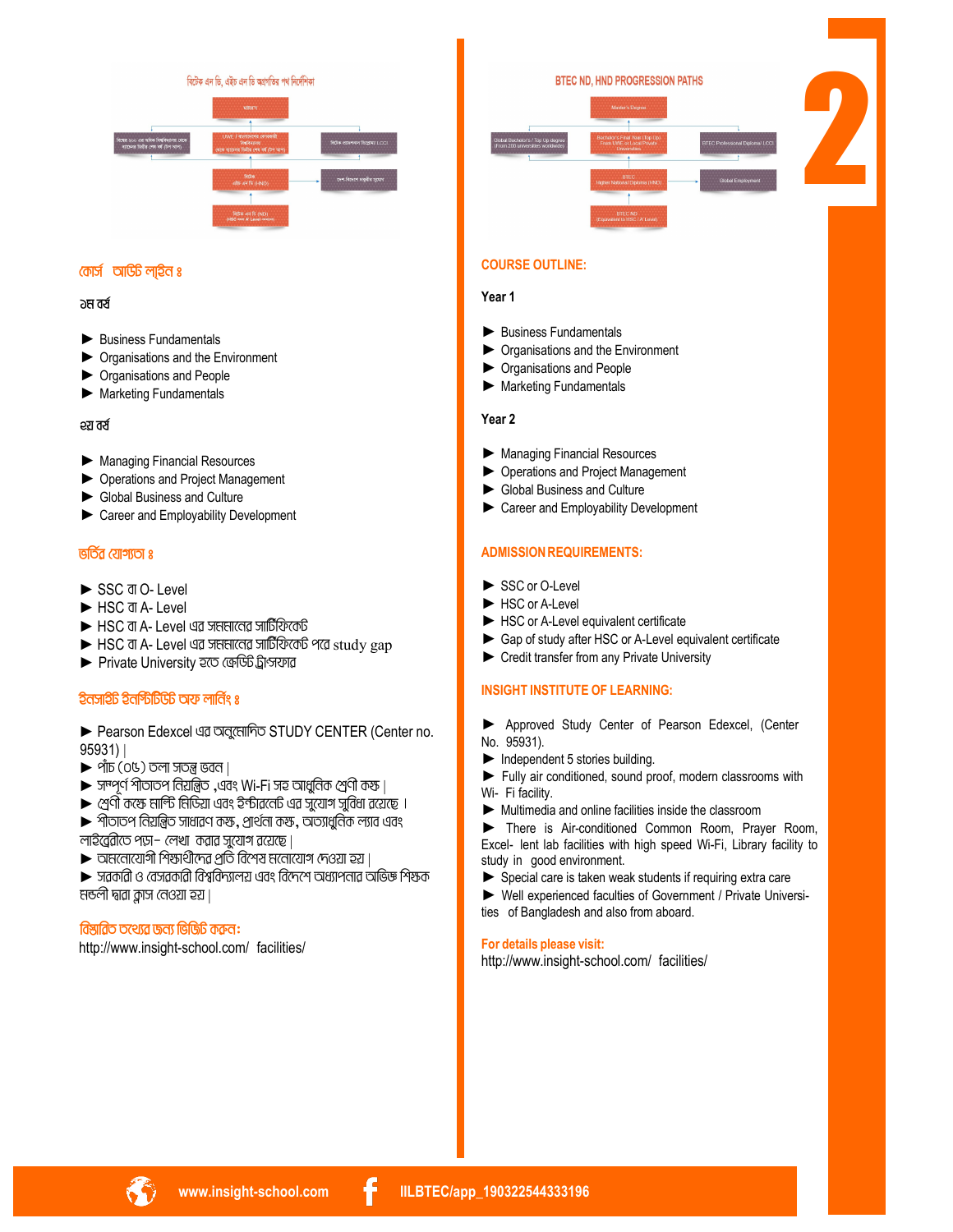# ইনসাইট ইনস্টিটিউট অফ লার্নিং এর উদ্যোজ এবং উপদেষ্টা মন্ডলী ঃ

#### অধ্যাপক সৈয়দ ফারহাত আলোয়ার, পিএইচডি

 $\overline{c}$ চয়াৱম্যান, ইনসাইট ইনস্টিটিউট ও অধ্যাপক, ব্যবসায় প্রশাসন ইনস্টিটিউট (আইবিএ), ঢাকা বিশ্ববিদ্যালয় । পাত্তন পো ভিসি, ইর্স্ট ওয়ের্স্ট ইউনিভার্সিটি (EWU)

# অধ্যাপক এ.কে. এনামুল হক, পিএইচডি

পরিচালক–আকাডেমিক, ইনসাইট ইনস্টিটিউট ও অধ্যাপক, অর্থনীতি, ক্ষুল অফ ইকোননিক্র ইর্ন্ট ওয়ের্ন্ট ইউনিভার্সিটি (EWU) । প্রাক্তন অধ্যাপক, অর্থনীতি, স্কুল অফ ইকোননিক্র ইউনাইটেড ইন্টাৱন্যাশনাল ইউনিভার্সিটি (UIU) এবং নর্থ সাড়িথ ইউনিভার্সিটি  $(NSU)$ 

# অধ্যাপক মোঃ সালেহ উদ্দিন, পিএইচডি

<u> Garagi, ইনসাইট ইনর্গিটি টি</u> অধ্যাপক, ব্যবসা এবং অর্থনীতি, স্কুল অফ বিজনেস অ্যান্ড ইকোনাধিক্র <u> ইউনাইটেড ইণ্</u>টাৱন্যাশনাল ইউনিভার্সিটি (ইউআইইউ), ঢাকা । প্রাক্তন উপাচার্য, শাহজালাল বিজ্ঞান ও প্রযুক্তি বিশ্ববিদ্যালয়, সিলেট ।

# অধ্যাপক ড. নিজাবুর রহনান

G97 की, रेतजार्टेडि रेतश्किर्डिडि G91 b7 , रूगताथ विश्वविन्गालय ।

# অধ্যাপক ড. ফখকল আলম

<u> Gপদেষ্ঠা, ইনসাইট ইনস্টিটিউট</u> অধ্যাপক, ইংরেজি বিভাগ, ঢাকা বিশ্ববিদ্যালয় ।

#### অধ্যাপক ড. মোহাম্মদ মুসা

<u> Gপদেষ্ঠা, ইনসাইট ইনস্টিটিউট</u> অধ্যাপক, স্কুল অফ বিজনেস অ্যান্ড ইকোননিক্রা ইউনাইটেড ইন্টাৱন্যাশনাল ইউনিভার্সিটি (UIU), ঢাকা । প্রান্তন প্রো ভিসি, ইস্ট ওয়েস্ট ইউনিভার্সিটি (EWU)

# অধ্যাপক ৱফিকুল ইসলাম মোল্লা

 $G$ পদেষ্টা, ইনসাই $G$  ইনর্গিটিডি সাবেক অধ্যাপক, অর্থনীতি বিভাগ মার্লিটিয়ািতিয়া বিশ্ববিদ্যালয় এবং সেইন্স বিশ্ববিদ্যালয়, মালয়েশিয়া ও तर्थ जाएँथ रैऐति जिलि (NSU), जना ।

#### বিষ্মাৱিত তথ্যেৱ জন্য ভিজিটি কৰুন:

http://www.insight-school.com/board-of-advisors/

#### **BOARD OF ADVISORS AND SPONSORS:**

#### Professor Syed Ferhat Anwar, PhD.

(Chairman), INSIGHT INSTITUTE Professor, Institute of Business Administration (IBA), DU. Former Pro - VC, East West University (EWU)

#### Professor A.K. Enamul Haque, Ph.D. (Director)

Director-academic, Insight Institute Professor of Economics, School of Economics, East West University (EWU). Former Professor, Economics, School of Economics United International University (UIU) and North South University (NSU).

# Professor MD. Saleh Uddin, Ph.D

Advisor Insight Institute Professor, Business and Economics, School of Business and Economics United International University (UIU), Dhaka. Former Vice-Chancellor, University of Science and Technology, Sylhet.

#### Professor DR. Mizanur Rahman

Advisor Insight Institute Vice-chancellor Jagannath University.

# Professor DR. Fakhrul Alam

Advisor Insight Institute Professor, English Department, Dhaka University.

#### Professor DR. Mohammad Musa

Advisor Insight Institute Professor, School of Business and Economics United International University (UIU), Dhaka. Former Pro - VC, East West University (EWU)

#### Professor Rafigul Islam Molla

Advisor Insight Institute Former Professor, Economics Department Multimedia University and Seinsa University, Malaysia and North South University (NSU), Dhaka.

#### For details visit:

http://www.insight-school.com/board-of-advisors/